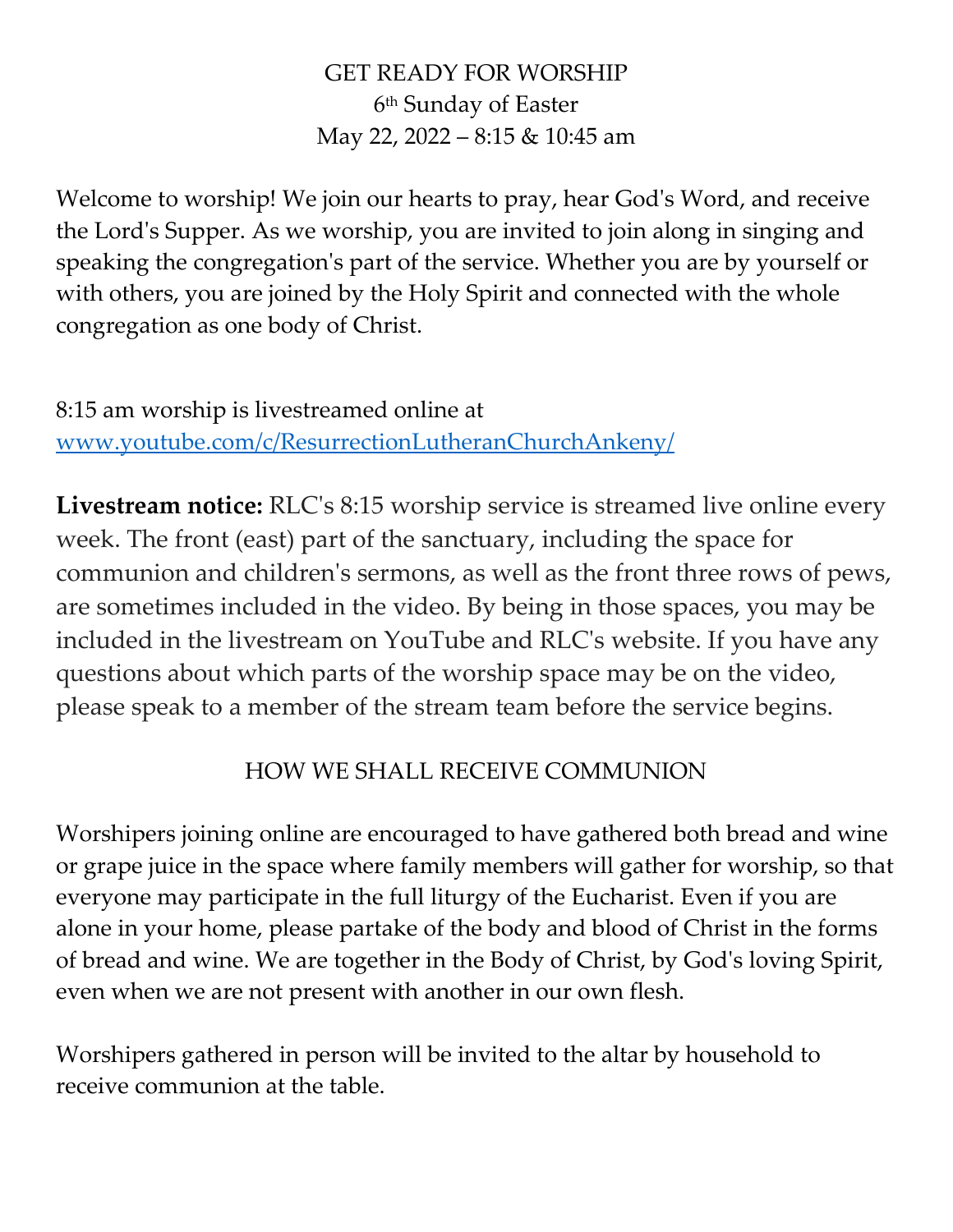# Liturgists Lois Kern

*ELW = the red hymn book underneath your seat. Hymns are located in the back of the book.*

Gathering

# **Prelude:**

# **Welcome and Announcements**

# **Thanksgiving for Baptism**

*All may make the sign of the cross, the sign marked at baptism, as the presiding minister begins.*

#### Alleluia! Christ is risen. **Christ is risen indeed. Alleluia!**

Just as God's work of creation never ends, so the gifts received in baptism are renewed every day. Let us give thanks together for the life given in baptism.

We give you thanks, O God, for the waters of life: for water to bathe in, water to drink, for waters to play in and waters that inspire wonder, for water that gives life to our planet. **We give you thanks, O God, for the waters of life.**

We give you thanks, O God, for the waters of this place: for water from our tap, for rain and snow, for the Des Moines and Raccoon rivers, for Saylorville Reservoir and Big Creek Lake.

# **We give you thanks, O God, for the waters of this place.**

We give you thanks for your salvation through water: for delivering Noah and his family through the floodwaters,

Sunday May 22, 2022 Accompanist **Diane Rauser**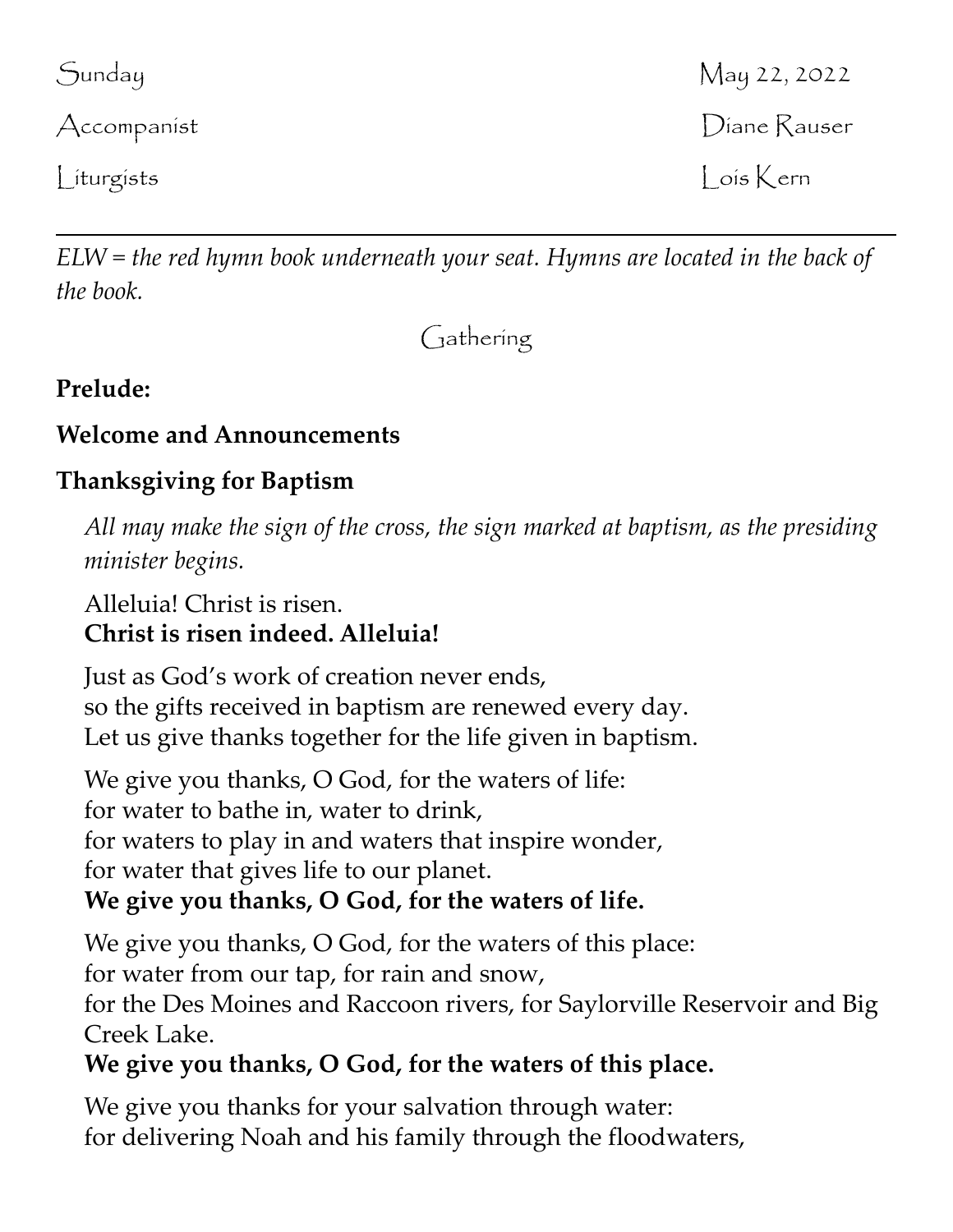for leading your people Israel through the sea into freedom, for preserving your prophet Elijah through the time of drought, for guiding your people across the Jordan into a new land, for quenching the Samaritan woman's thirst with living water. **We give you thanks for your salvation through water.**

We give you thanks for the life of all the baptized, and for all who gather here; for godparents and baptismal sponsors, for children and grandchildren, for those newly baptized into Christ, and for our siblings in faith whom we have never seen but to whom we are bound. **We give you thanks for the life of all the baptized.**

We give you thanks for life in Christ through your Holy Spirit: for our entry into Jesus' death through these waters, for our new birth into a life of freedom and service, for our calling to be your people, sent out for the life of the world. **We give you thanks, blessed and holy Trinity, now and forever.**

#### **Amen.**

# **Gathering Song:** *Alleluia! Jesus Is Risen* **ELW 377**

Alleluia! Jesus is risen! Trumpets resounding in glorious light! Splendor, the Lamb, heaven forever! Oh, what a miracle God has in sight!

### *Refrain*

Jesus is risen and we shall arise. Give God the glory! Alleluia!

Walking the way, Christ in the center telling the story to open our eyes; breaking our bread, giving us glory: Jesus our blessing, our constant surprise. *Refrain*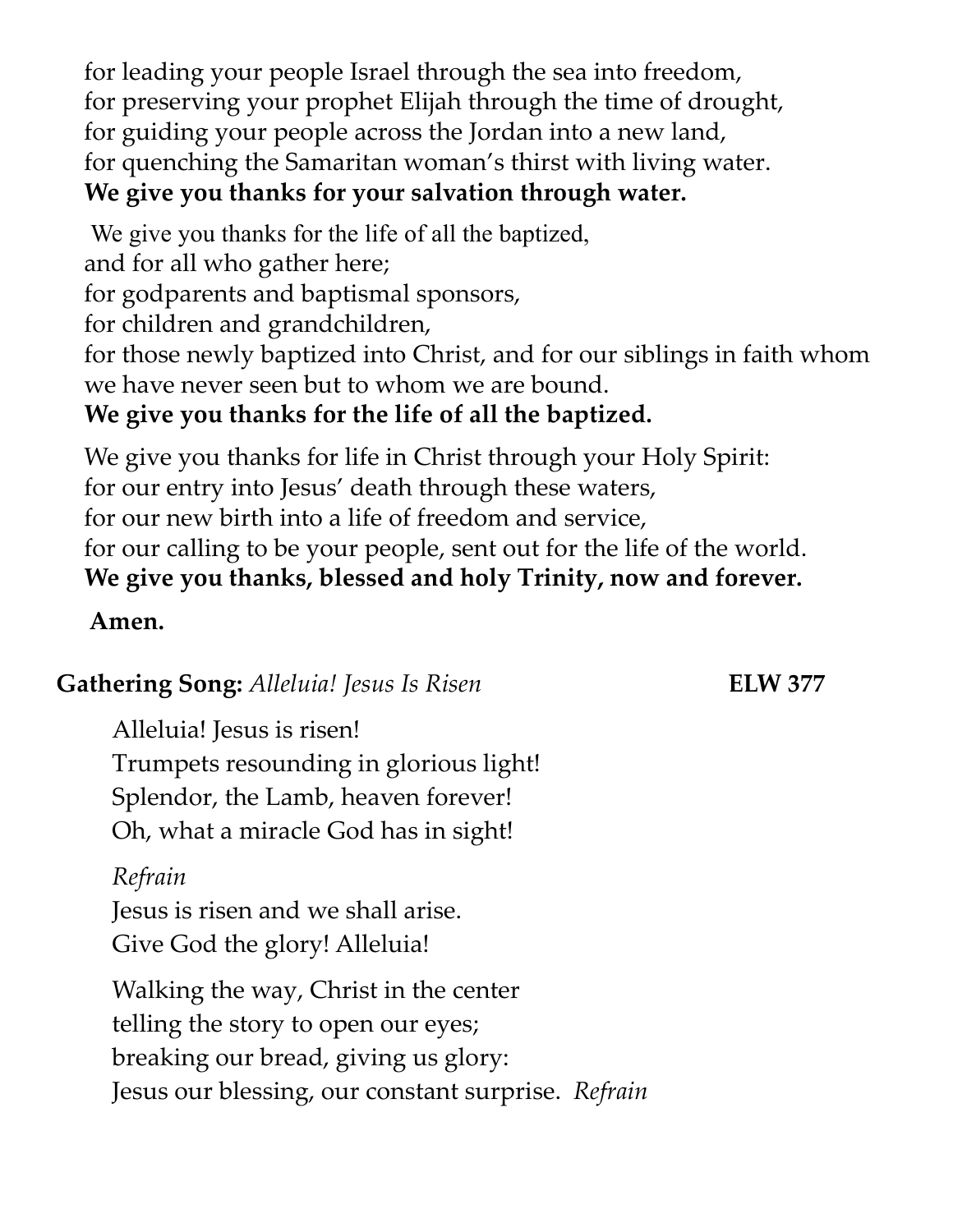Jesus the vine, we are the branches; life in the Spirit the fruit of the tree; heaven to earth, Christ to the people, gift of the future now flowing to me. *Refrain*

Weeping, be gone; sorrow, be silent: death put asunder, and Easter is bright. Cherubim sing: O grave, be open! Clothe us in wonder, adorn us in light. *Refrain*

City of God, Easter forever, golden Jerusalem, Jesus the Lamb, river of life, saints and archangels, sing with creation to God the I AM! *Refrain*

Liturgy of the Word

# **Greeting**

The grace of our Lord Jesus Christ, the love of God and the communion of the Holy Spirit be with you all. **And also with you.**

# **Kyrie**

# **Kyrie eleison, on our world and on our way, Kyrie eleison, ev'ry day.**

For peace in the world, for the health of the church, for the unity of all; for this holy house, for all who worship and praise, let us pray to the Lord, let us pray to the Lord

# **Kyrie eleison, on our world and on our way, Kyrie eleison, ev'ry day.**

That we may live out your impassioned response to the hungry and the poor;

that we may live out truth and justice and grace, let us pray to the Lord, let us pray to the Lord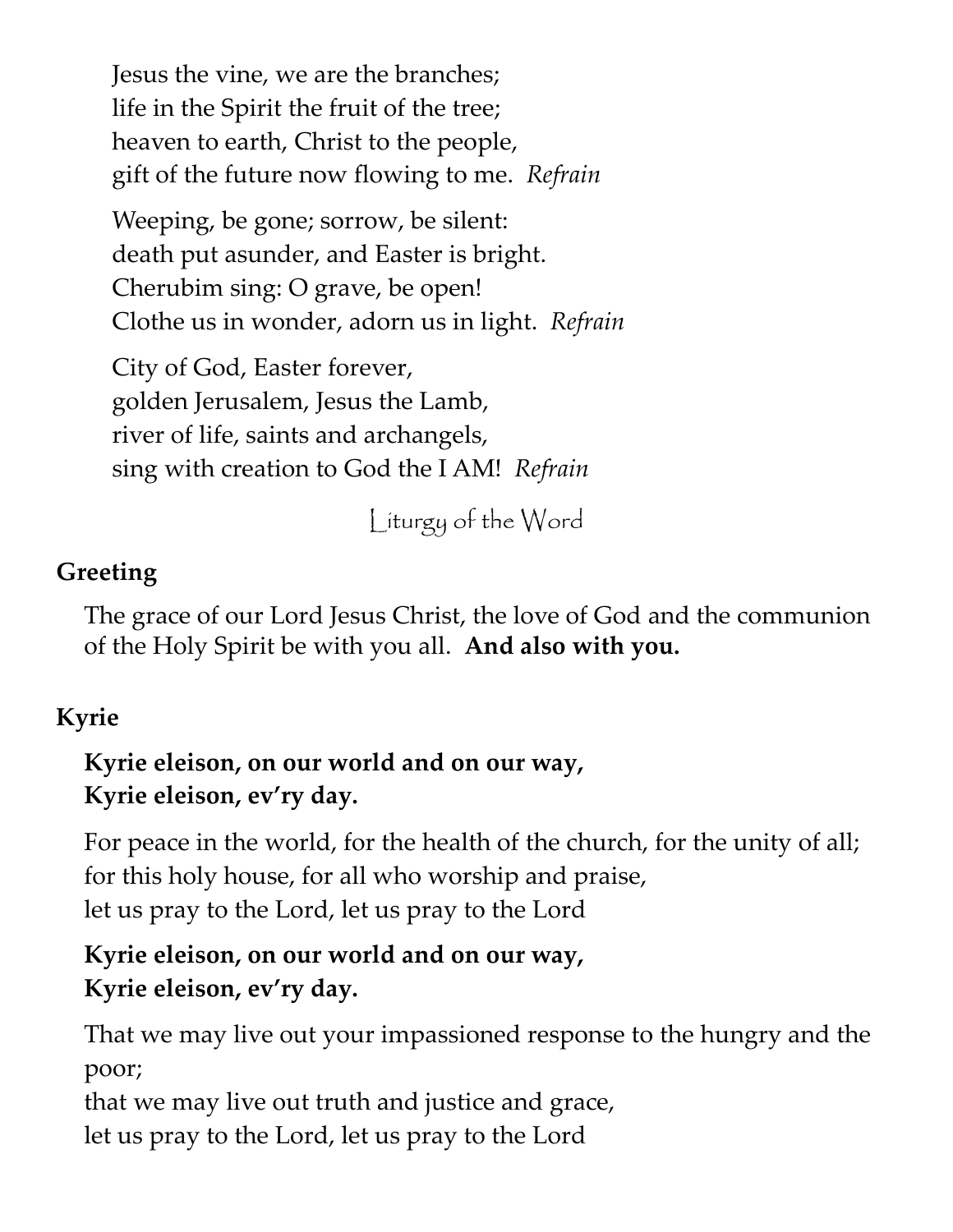# **Kyrie eleison, on our world and on our way, Kyrie eleison, ev'ry day.**

For peace in our hearts, for peace in our homes, for friends and family; for life and for love, for our work and our play, let us pray to the Lord, let us pray to the Lord

# **Kyrie eleison, on our world and on our way, Kyrie eleison, ev'ry day.**

For your Spirit to guide; that you center our lives in the water and the Word;

that you nourish our souls with your body and blood, let us pray to the Lord, let us pray to the Lord

# **Kyrie eleison, on our world and on our way, Kyrie eleison, ev'ry day.**

# **Glory to God**

**Glory to God in the highest, the highest, and peace to God's people on earth**. Lord God, heavenly King, almighty God and Father, we worship you, we give you thanks, we praise you for your glory.

# **Glory to God in the highest, the highest, and peace to God's people on earth.**

Lord Jesus Christ, only Son of the Father, Lord God, Lamb of God, you take away the sin of the world: have mercy on us; you are seated at the right hand of the Father: receive our prayer.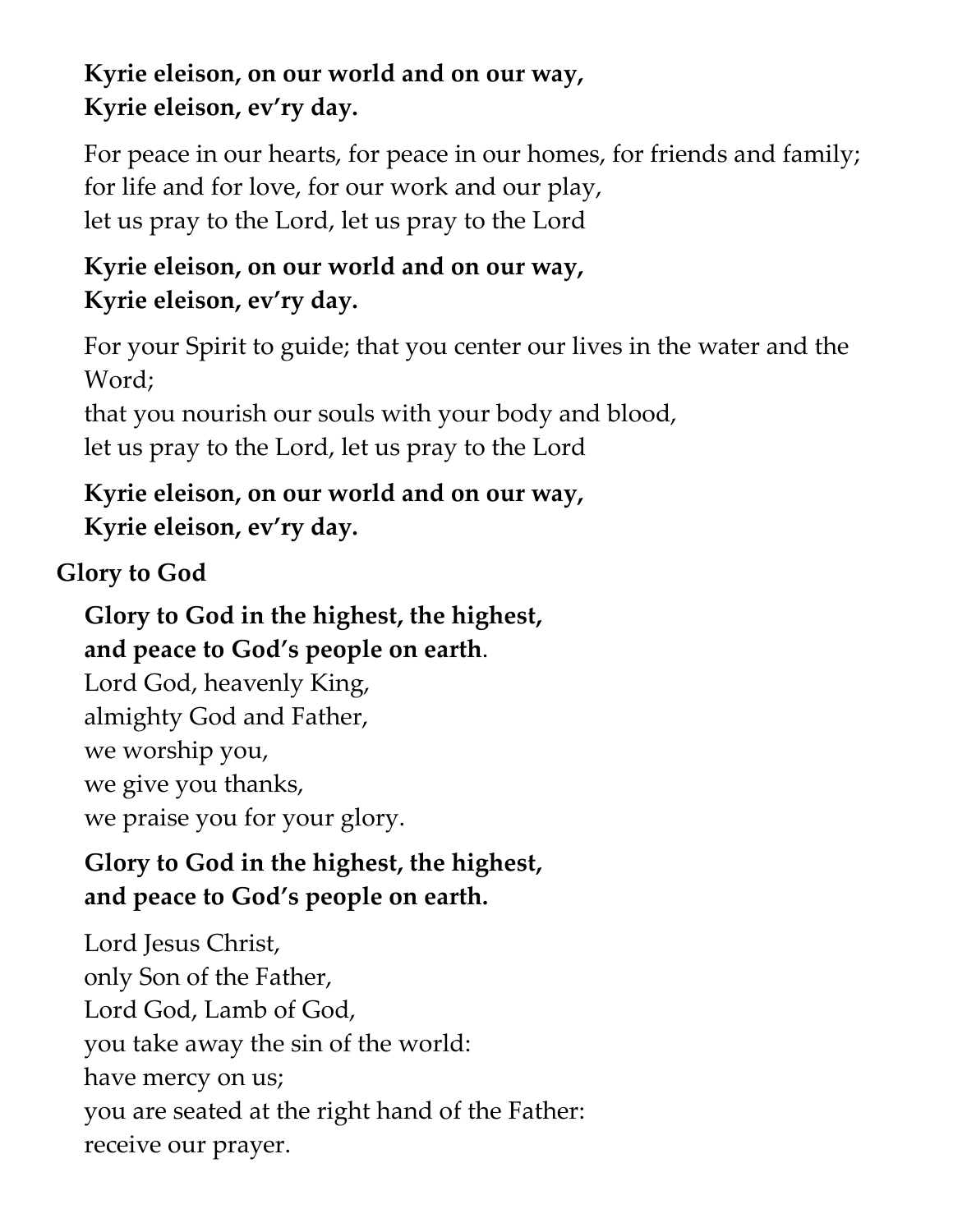# **Glory to God in the highest, the highest, and peace to God's people on earth.**

For you alone are the Holy One, you alone are the Lord, you alone are the Most High, Jesus Christ, with the Holy Spirit, in the glory of God the Father. Amen. Amen. Amen.

**Glory to God in the highest, the highest, and peace to God's people on earth.**

**Glory to God in the highest, the highest, and peace to God's people on earth.**

# **Prayer of the Day**

Bountiful God, you gather your people into your realm, and you promise us food from your tree of life. Nourish us with your word, that empowered by your Spirit we may love one another and the world you have made, through Jesus Christ, our Savior and Lord, who lives and reigns with you and the Holy Spirit, one God, now and forever.

### **Amen.**

# **READING**

*A vision compels Paul to move his ministry into Greece. There he meets Lydia, an important person in the business community, whose heart has been opened by God*  to receive the gospel. Her conversion and baptism provide the impetus for the *founding of the church at Philippi.*

# **Acts 16: 9-15**

<sup>9</sup>During the night Paul had a vision: there stood a man of Macedonia pleading with him and saying, "Come over to Macedonia and help us." <sup>10</sup>When he had seen the vision, we immediately tried to cross over to Macedonia, being convinced that God had called us to proclaim the good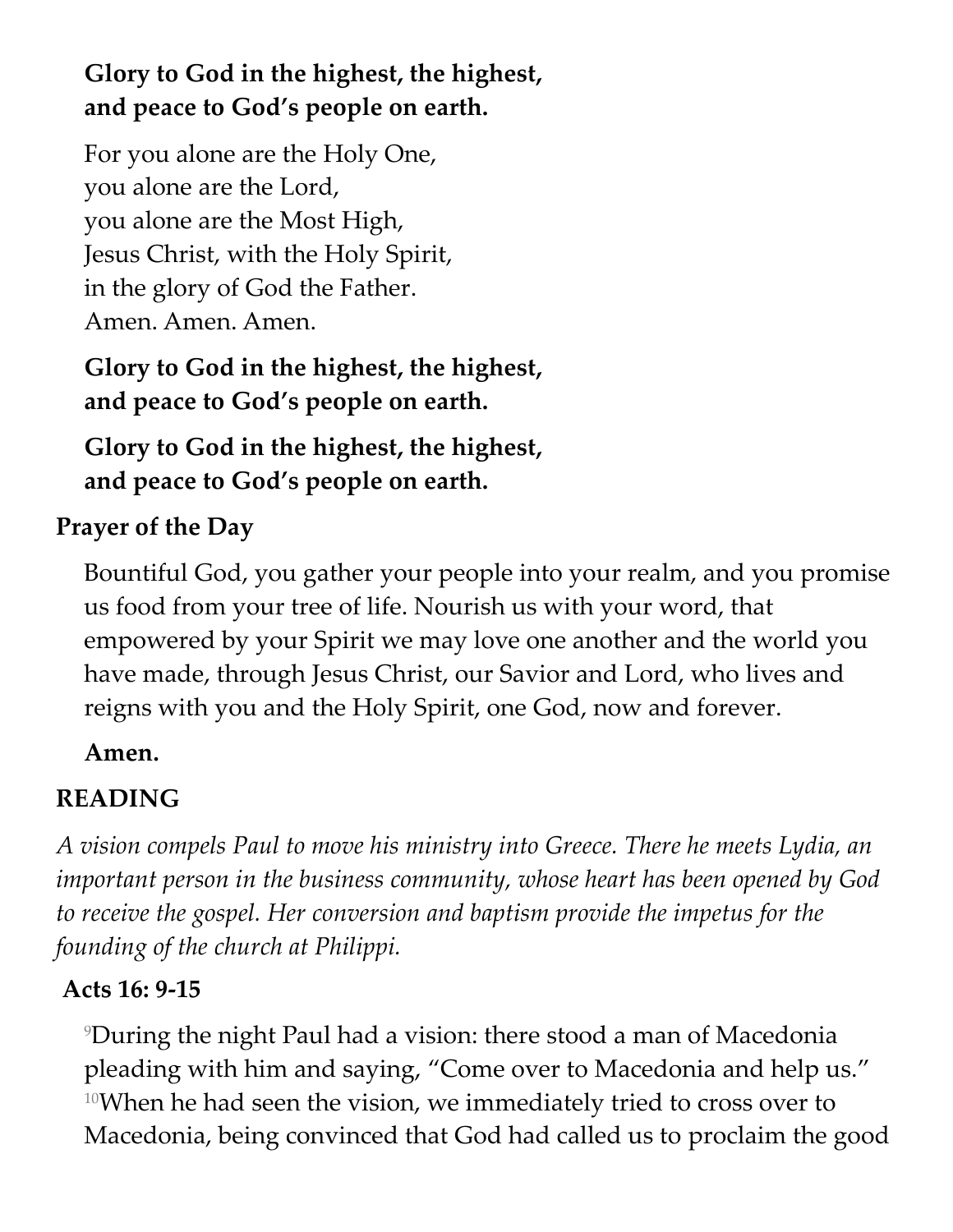news to them.

<sup>11</sup>We set sail from Troas and took a straight course to Samothrace, the following day to Neapolis,  $12$  and from there to Philippi, which is a leading city of the district of Macedonia and a Roman colony. We remained in this city for some days. 13On the sabbath day we went outside the gate by the river, where we supposed there was a place of prayer; and we sat down and spoke to the women who had gathered there. 14A certain woman named Lydia, a worshiper of God, was listening to us; she was from the city of Thyatira and a dealer in purple cloth. The Lord opened her heart to listen eagerly to what was said by Paul. 15When she and her household were baptized, she urged us, saying, "If you have judged me to be faithful to the Lord, come and stay at my home." And she prevailed upon us.

The word of the Lord. **Thanks be to God.**

#### **Psalm 67**

<sup>1</sup>May God be merciful to <sup>1</sup> us and bless us; may the light of God's face **<sup>|</sup>** shine upon us. <sup>2</sup>**Let your way be known <sup>|</sup> upon earth, your saving health a- <sup>|</sup> mong all nations.** <sup>3</sup>Let the peoples praise **<sup>|</sup>** you, O God; let all the **<sup>|</sup>** peoples praise you. <sup>4</sup>**Let the nations be glad and <sup>|</sup> sing for joy, for you judge the peoples with equity and guide all the na- | tions on earth.** <sup>5</sup>Let the peoples **<sup>|</sup>** praise you, O God; let all the **<sup>|</sup>** peoples praise you. <sup>6</sup>**The earth has brought <sup>|</sup> forth its increase; God, our own <sup>|</sup> God, has blessed us.** <sup>7</sup>May God **<sup>|</sup>** give us blessing, and may all the ends of the earth **<sup>|</sup>** stand in awe.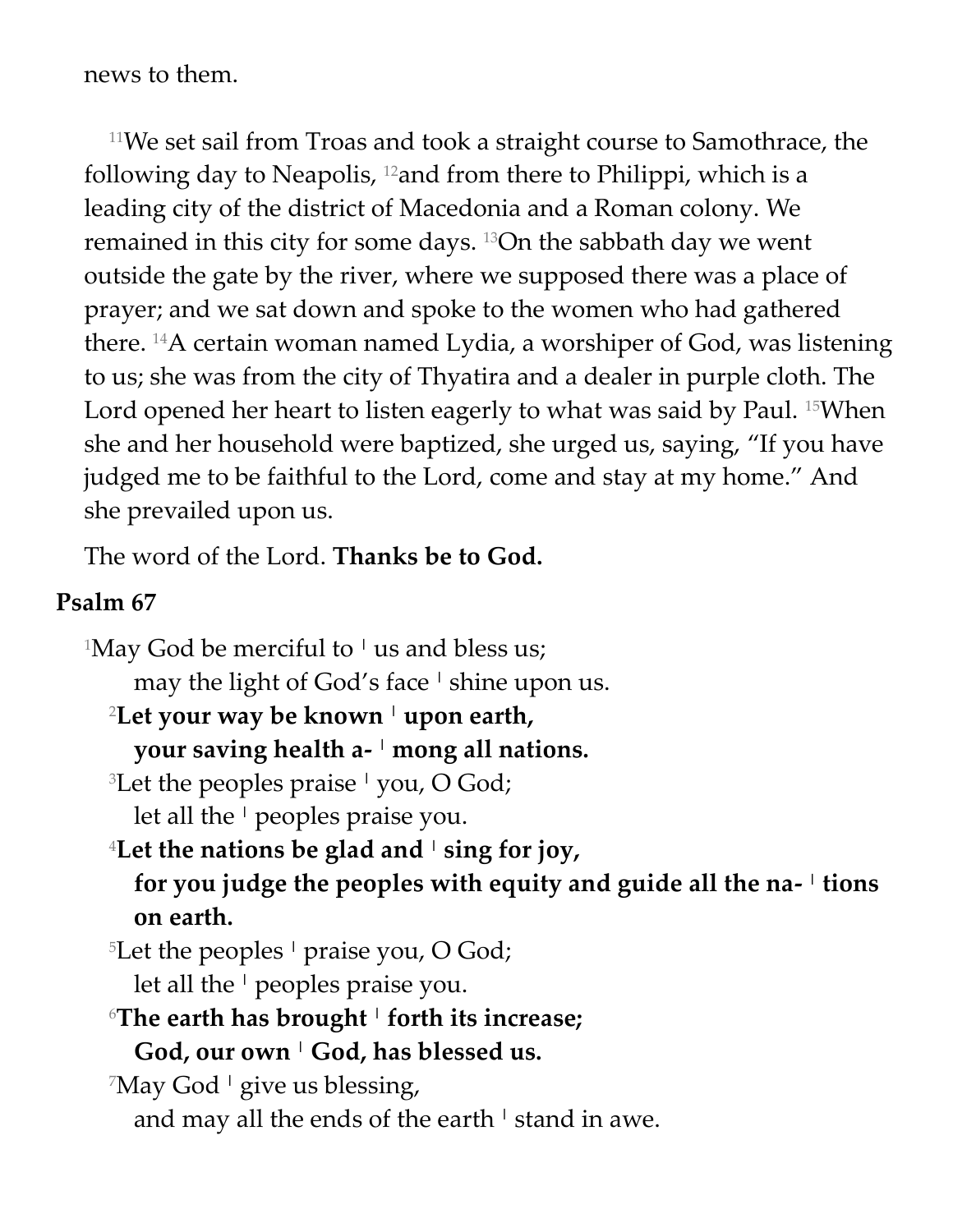#### **READING**

*John's vision of a new Jerusalem coming out of heaven provides continuity with God's past actions. Yet in this new city, God's presence replaces the temple, and the glory of God and the Lamb supplants sun and moon.*

#### **Revelation 21: 10, 22-22:5**

<sup>10</sup>And in the spirit [one of the angels] carried me away to a great, high mountain and showed me the holy city Jerusalem coming down out of heaven from God.

 $22I$  saw no temple in the city, for its temple is the Lord God the Almighty and the Lamb. 23And the city has no need of sun or moon to shine on it, for the glory of God is its light, and its lamp is the Lamb.  $24$ The nations will walk by its light, and the kings of the earth will bring their glory into it. 25Its gates will never be shut by day—and there will be no night there. 26People will bring into it the glory and the honor of the nations. 27But nothing unclean will enter it, nor anyone who practices abomination or falsehood, but only those who are written in the Lamb's book of life.

 $22:1$ Then the angel showed me the river of the water of life, bright as crystal, flowing from the throne of God and of the Lamb <sup>2</sup> through the middle of the street of the city. On either side of the river is the tree of life with its twelve kinds of fruit, producing its fruit each month; and the leaves of the tree are for the healing of the nations. 3Nothing accursed will be found there any more. But the throne of God and of the Lamb will be in it, and his servants will worship him; <sup>4</sup>they will see his face, and his name will be on their foreheads.<sup>5</sup>And there will be no more night; they need no light of lamp or sun, for the Lord God will be their light, and they will reign forever and ever.

The word of the Lord. **Thanks be to God.**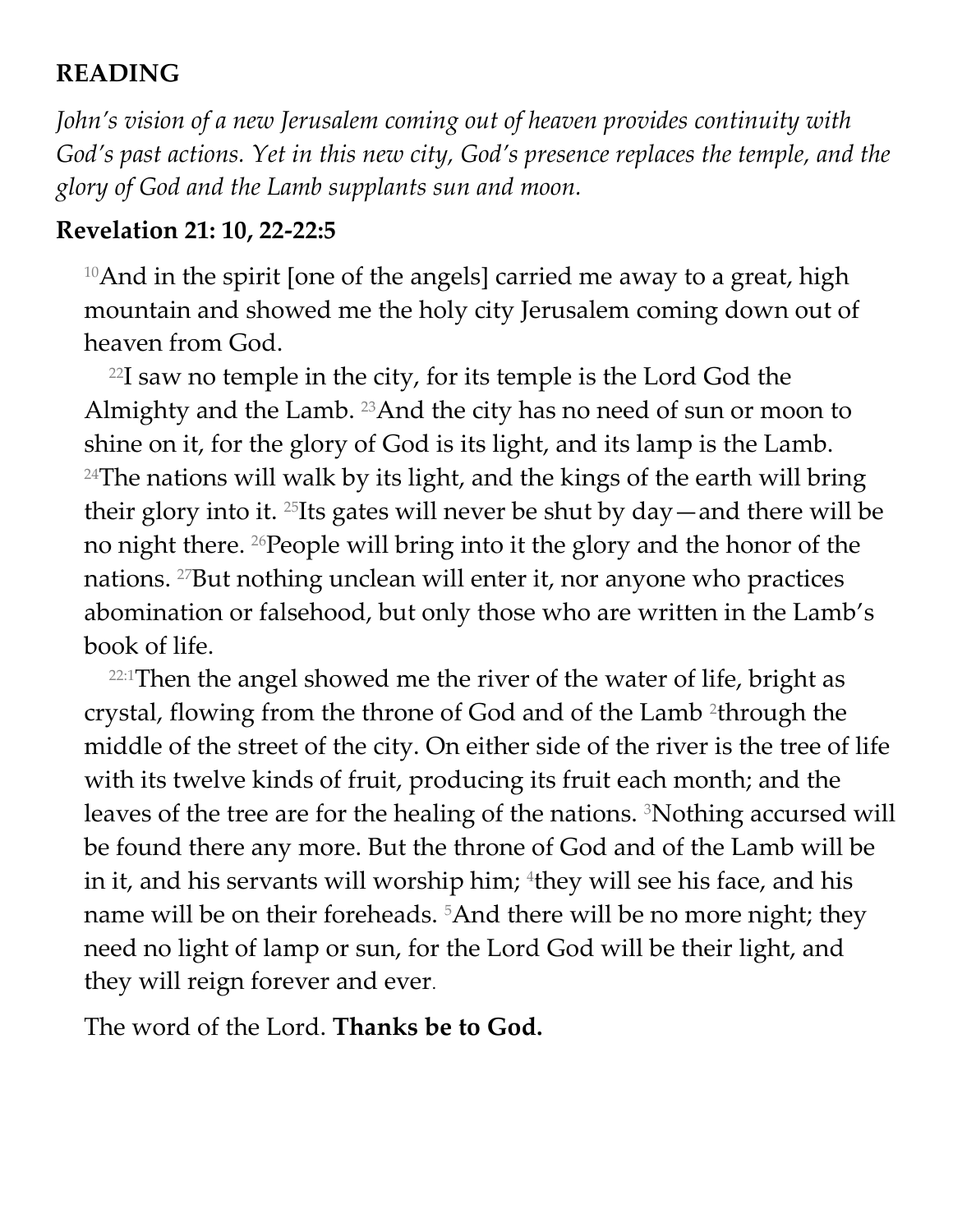#### **Gospel Acclamation**



#### **GOSPEL**

*As Jesus talks of returning to the Father, he promises to send the Advocate, the Holy Spirit, who will teach Jesus' followers and remind them of all that Jesus taught. Even more, those in whom God makes a home will experience a peace that overcomes fear.*

The Holy Gospel according to John the 14th chapter. **Glory, to you, O Lord**

### **John 14: 23-29**

<sup>23</sup>Jesus answered [Judas (not Iscariot),] "Those who love me will keep my word, and my Father will love them, and we will come to them and make our home with them. 24Whoever does not love me does not keep my words; and the word that you hear is not mine, but is from the Father who sent me.

 $25$ "I have said these things to you while I am still with you.  $26$ But the Advocate, the Holy Spirit, whom the Father will send in my name, will teach you everything, and remind you of all that I have said to you. <sup>27</sup>Peace I leave with you; my peace I give to you. I do not give to you as the world gives. Do not let your hearts be troubled, and do not let them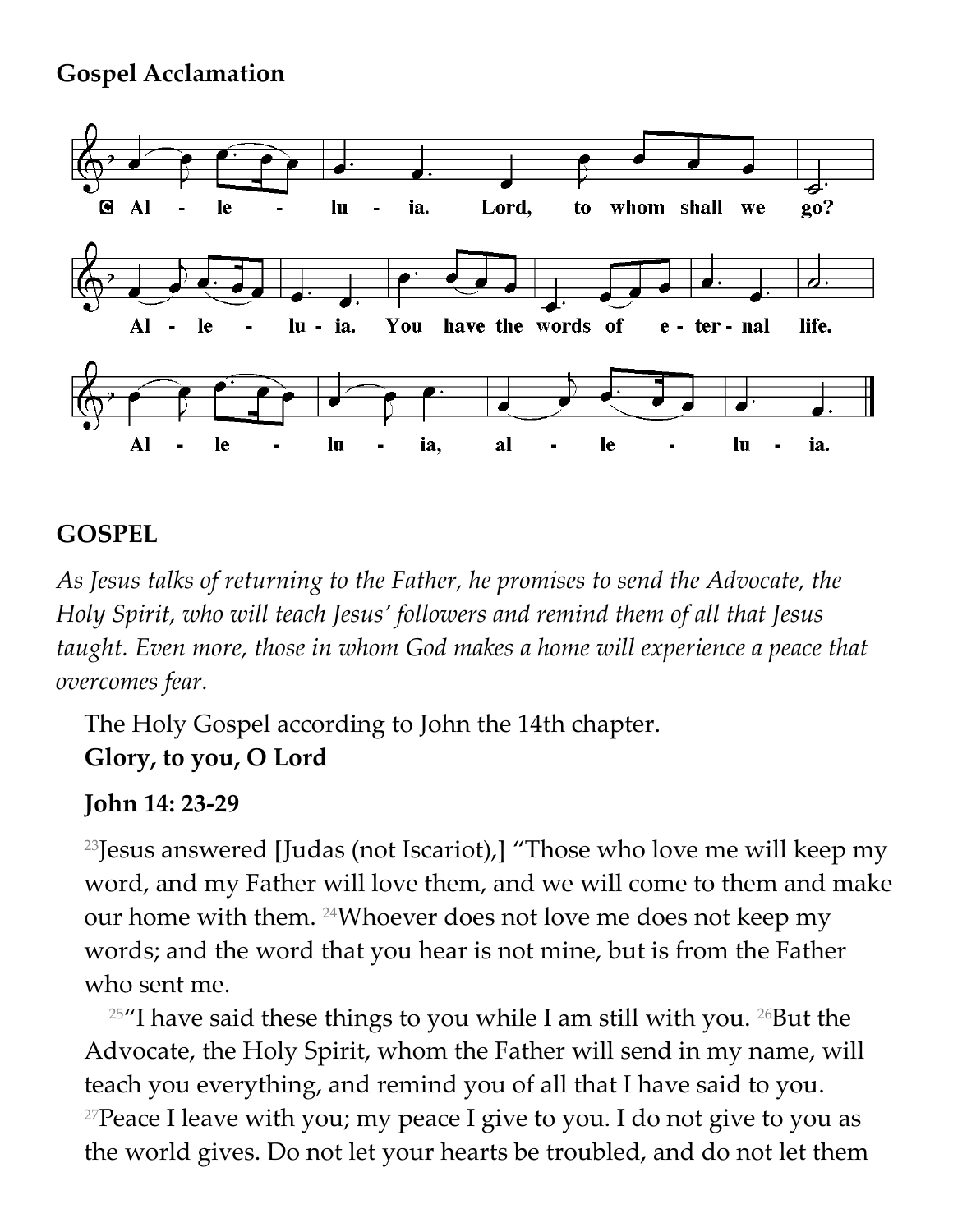be afraid. 28You heard me say to you, 'I am going away, and I am coming to you.' If you loved me, you would rejoice that I am going to the Father, because the Father is greater than I. 29And now I have told you this before it occurs, so that when it does occur, you may believe."

The gospel of the Lord. **Praise to you, O Christ.**

#### **Children's Sermon** Mike Miller

# **Sermon Pastor Beth Wartick**

**Hymn of the Day:** Love Divine, All Loves Excelling **ELW 631** 

Love divine, all loves excelling, Joy of heav'n, to earth come down! Fix in us thy humble dwelling, all thy faithful mercies crown. Jesus, thou art all compassion, pure, unbounded love thou art; visit us with thy salvation, enter ev'ry trembling heart.

Breathe, oh, breathe thy loving Spirit into ev'ry troubled breast; let us all in thee inherit; let us find thy promised rest. Take away the love of sinning; Alpha and Omega be; end of faith, as its beginning, set our hearts at liberty.

Come, Almighty, to deliver; let us all thy life receive; suddenly return, and never, nevermore thy temples leave. Thee we would be always blessing, serve thee as thy hosts above,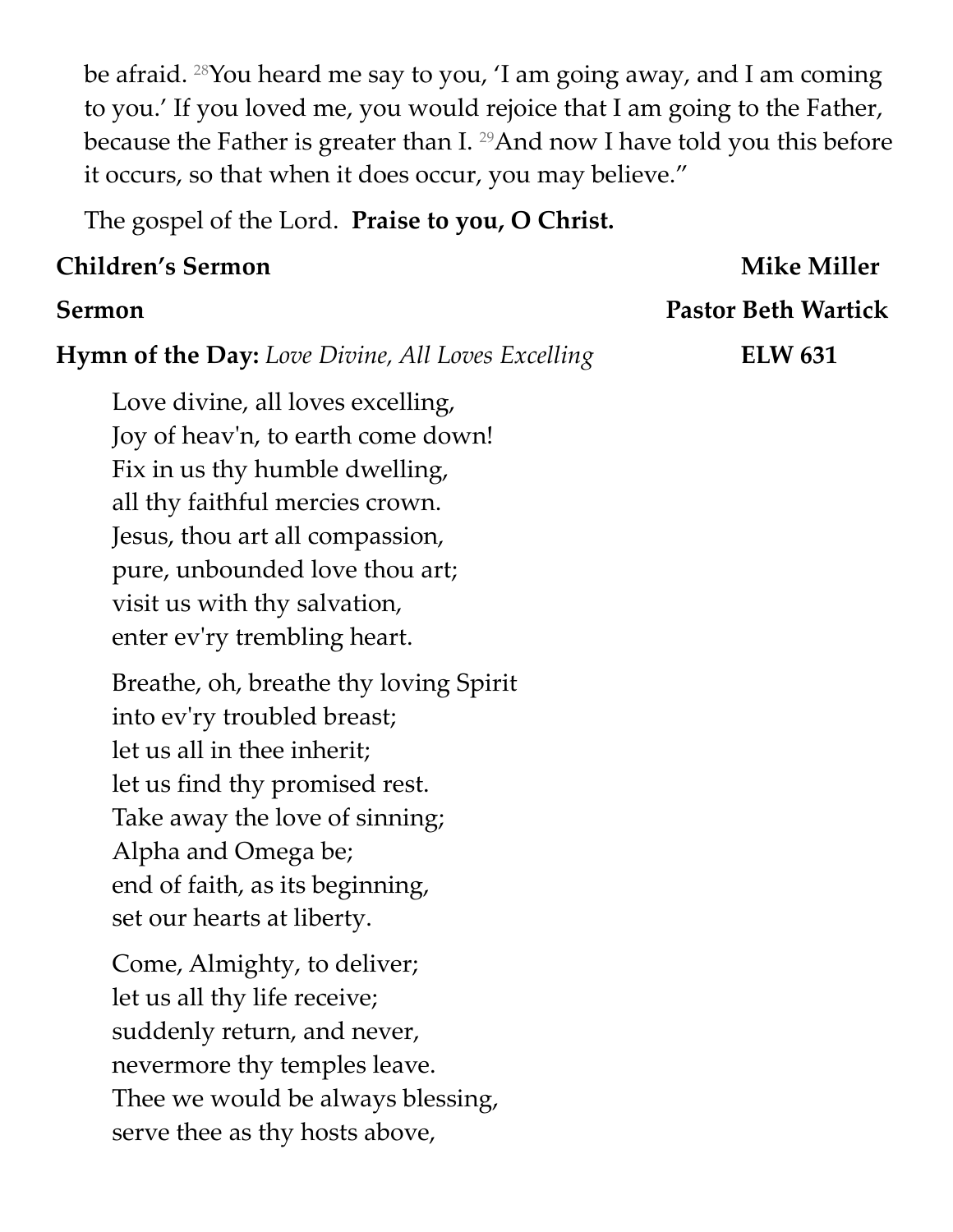pray, and praise thee without ceasing, glory in thy perfect love.

Finish then thy new creation, pure and spotless let us be; let us see thy great salvation perfectly restored in thee! Changed from glory into glory, till in heav'n we take our place, till we cast our crowns before thee, lost in wonder, love, and praise!

#### **Nicene Creed**

**We believe in one God, the Father, the Almighty, maker of heaven and earth, of all that is, seen and unseen. We believe in one Lord, Jesus Christ, the only Son of God, eternally begotten of the Father, God from God, Light from Light, true God from true God, begotten, not made, of one Being with the Father; through him all things were made. For us and for our salvation he came down from heaven, was incarnate of the Holy Spirit and the virgin Mary and became truly human. For our sake he was crucified under Pontius Pilate; he suffered death and was buried. On the third day he rose again In accordance with the scriptures; he ascended into heaven**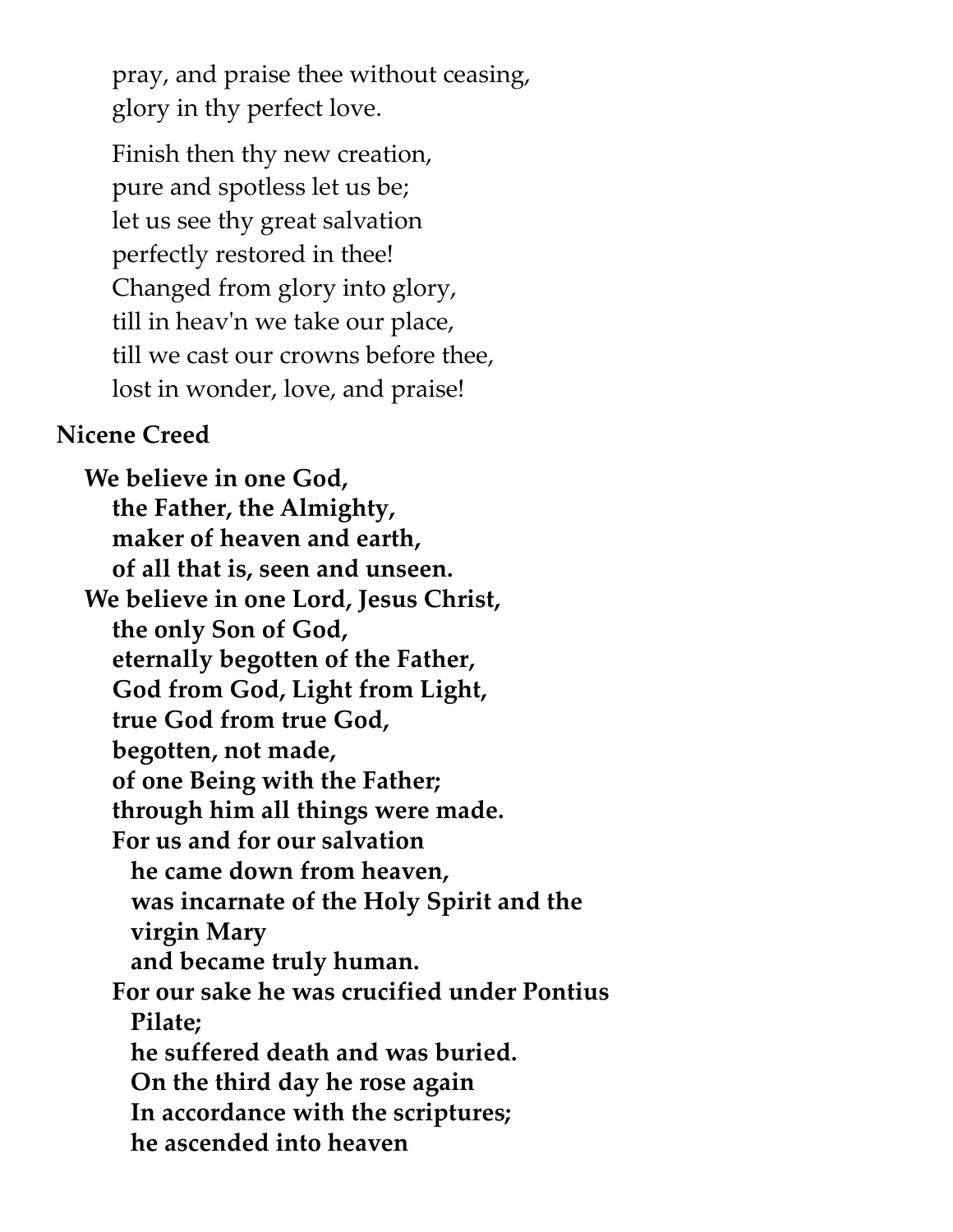**and is seated at the right hand of the Father. He will come again in glory to judge the living and the dead, and his kingdom will have no end. We believe in the Holy Spirit, the Lord, the giver of life, who proceeds from the Father and the Son, who with the Father and the Son is worshiped and glorified, who has spoken through the prophets. We believe in one holy catholic and apostolic church. We acknowledge one baptism for the forgiveness of sins. We look for the resurrection of the dead, and the life of the world to come. Amen.**

#### **Prayers of Intercession**

Set free from captivity to sin and death, we pray to the God of resurrection for the church, people in need, and all of creation.

God, in your mercy, **hear our prayer.**

In your mercy, O God, respond to these prayers, and renew us by your life-giving Spirit; through Jesus Christ, our Savior.

**Amen.**

**Peace**

Liturgy of the Meal

# **Offering**

# **Offering Prayer**

Living God, you gather the wolf and the lamb to feed together in your peaceable reign, and you welcome us all at your table. Reach out to us through this meal, and show us your wounded and risen body, that we may be nourished and believe in Jesus Christ, our Savior and Lord.

#### **Amen.**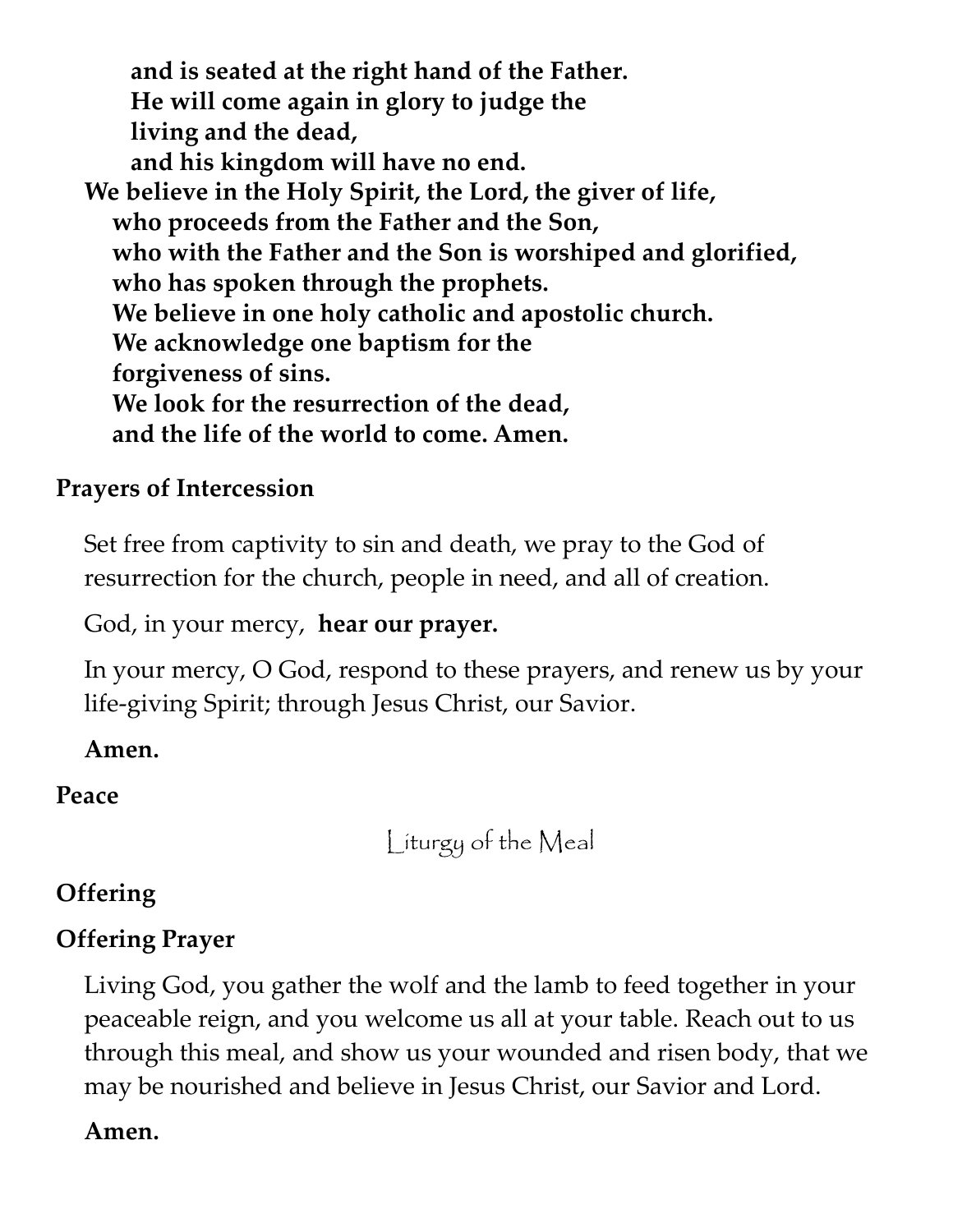# **Great Thanksgiving**

The Lord be with you. **And also with you.**

Lift up your hearts. **We lift them to the Lord.**

Let us give thanks to the Lord our God **It is right to give him thanks and praise.**

It is indeed right, our duty and our joy, that we should at all times and in all places give thanks and praise to you, almighty and merciful God, through our Savior Jesus Christ. You call your people to cleanse their hearts and prepare with joy for the paschal feast, that, renewed in the gift of baptism, we may come to the fullness of your grace. And so, with all the choirs of angels, with the church on earth and the hosts of heaven, we praise your name and join their unending hymn:

# **Holy Holy Holy**

Holy, holy, holy Lord, God of pow'r and might, heaven and earth are full of your glory, full of your glory. Hosanna, hosanna, hosanna in the highest. Blessed is he who comes in the name of the Lord. Hosanna, hosanna, hosanna in the highest.

# **Eucharistic Prayer**

In the night in which he was betrayed, our Lord Jesus took bread, and gave thanks; broke it, and gave it to his disciples, saying: Take and eat; this is my body, given for you.

Do this for the remembrance of me.

Again, after supper, he took the cup, gave thanks, and gave it for all to drink, saying: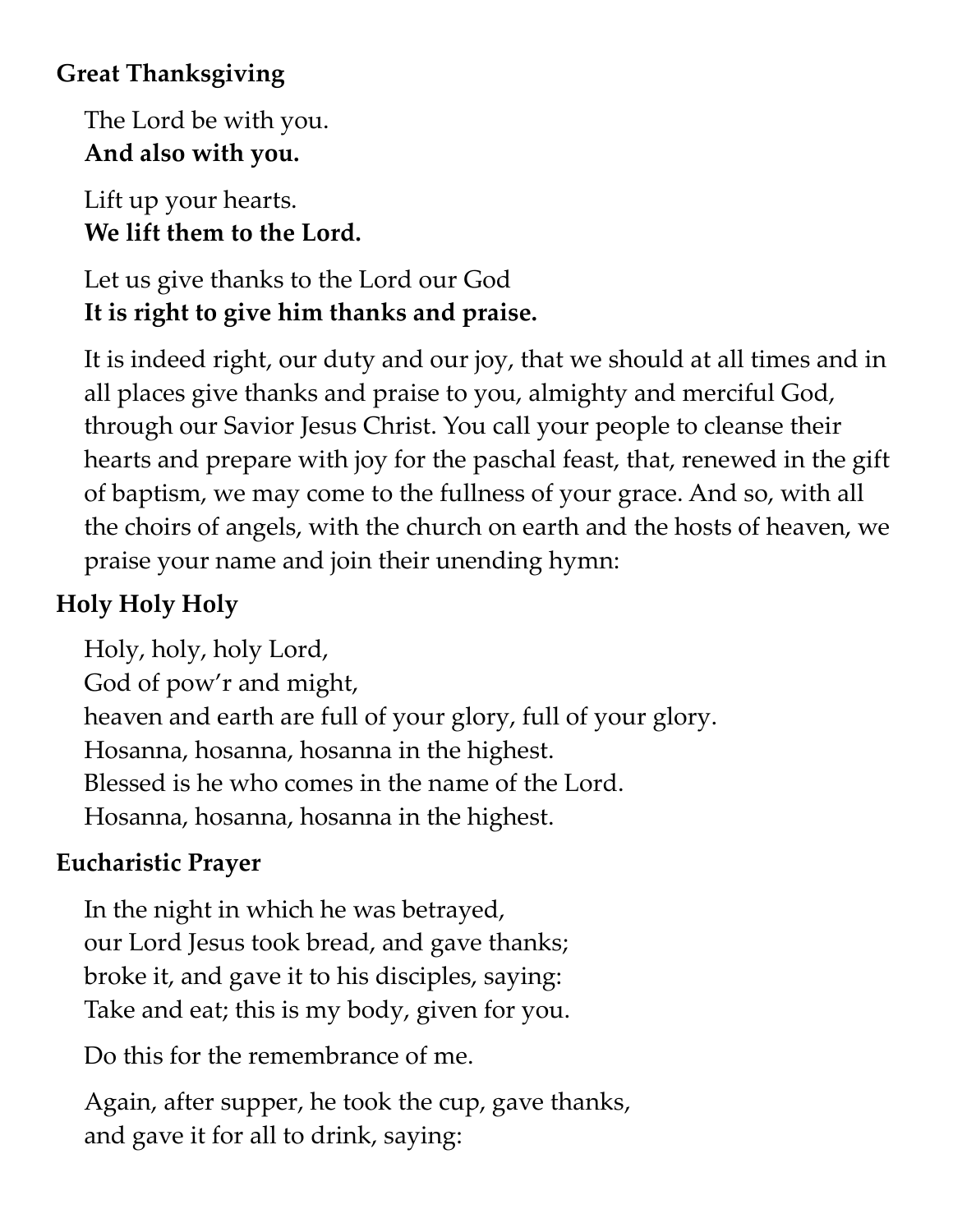This cup is the new covenant in my blood, shed for you and for all people for the forgiveness of sin. As often as you drink from this cup Do it in the remembrance of me.

#### **Lord's Prayer**

**Our Father in heaven, hallowed be your name, your kingdom come, your will be done, on earth as in heaven. Give us today our daily bread. Forgive us our sins as we forgive those who sin against us. Save us from the time of trial and deliver us from evil. For the kingdom, the power, and the glory are yours, now and forever. Amen.**

### **Communion**

*If you are communing from home, offer each other the bread with these words "The Body of Christ given for you" and the wine with "The blood of Christ shed for you."*

# **Lamb of God**

Lamb of God, you take away the sin of the world; have mercy on us. Lamb of God, you take away the sin of the world; have mercy on us. Lamb of God, you take away the sin of the world; grant us peace, grant us peace, Lamb of God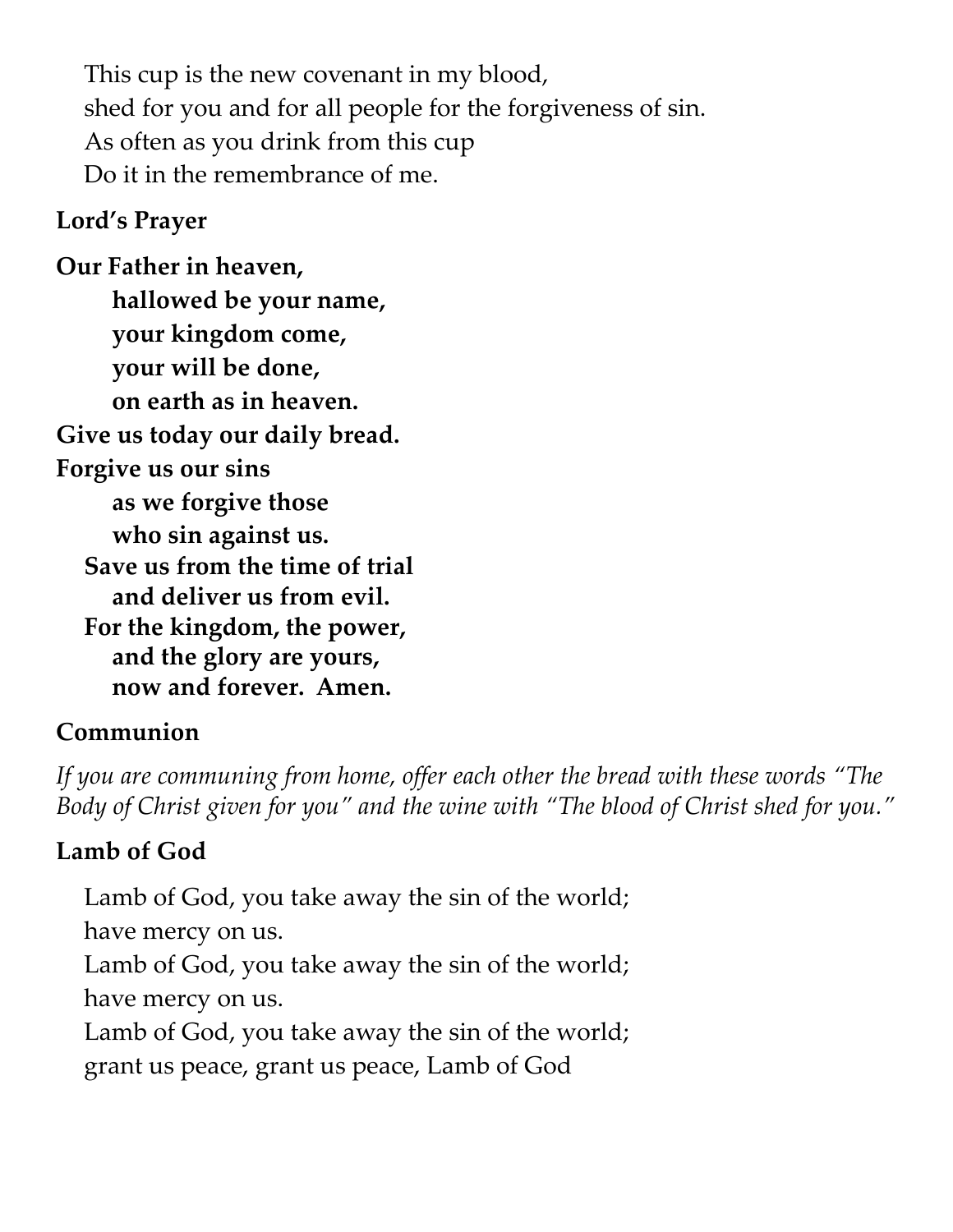#### **Communion Hymn:** *When Peace like a River* **ELW 785**

When peace like a river attendeth my way, when sorrows like sea billows roll, whatever my lot, thou hast taught me to say, it is well, it is well with my soul.

#### *Refrain*

It is well (it is well) with my soul, (with my soul,) it is well, it is well with my soul.

Though Satan should buffet, though trials should come, let this blest assurance control, that Christ has regarded my helpless estate, and has shed his own blood for my soul. *Refrain*

He lives--oh, the bliss of this glorious thought; my sin, not in part, but the whole, is nailed to his cross and I bear it no more. Praise the Lord, praise the Lord, O my soul! *Refrain*

Lord, hasten the day when our faith shall be sight, the clouds be rolled back as a scroll, the trumpet shall sound and the Lord shall descend; even so it is well with my soul. *Refrain*

# **Post-Communion Blessing**

The body and blood of our Lord Jesus Christ strengthen you and keep you in his grace. **Amen**

Sending

#### **Sending Hymn:** *My Life Flows On in Endless Song* **ELW 763**

My life flows on in endless song; above earth's lamentation,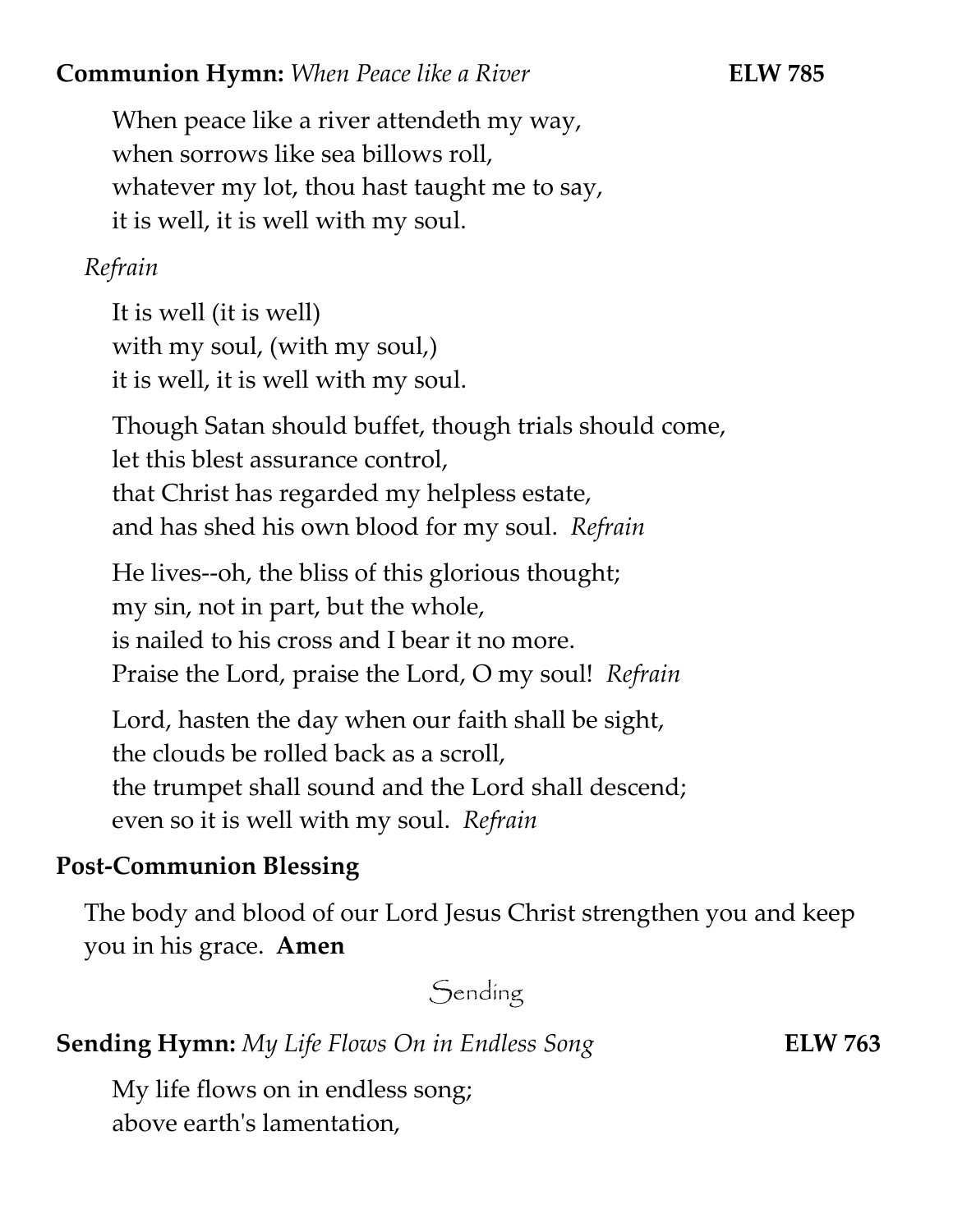I catch the sweet, though far-off hymn that hails a new creation.

#### *Refrain*

No storm can shake my inmost calm while to that Rock I'm clinging. Since Christ is Lord of heaven and earth, how can I keep from singing?

Through all the tumult and the strife, I hear that music ringing. It finds an echo in my soul. How can I keep from singing? *Refrain*

What though my joys and comforts die? The Lord my Savior liveth. What though the darkness gather round? Songs in the night he giveth. *Refrain*

The peace of Christ makes fresh my heart, a fountain ever springing! All things are mine since I am his! How can I keep from singing? *Refrain*

# **Blessing**

God, the Author of life, Christ, the living Cornerstone, and the life-giving Spirit of adoption,  $+$  bless you now and forever.

# **Amen.**

# **Dismissal**

Go in peace. Serve the Lord. **Thanks be to God.**

# **Postlude**